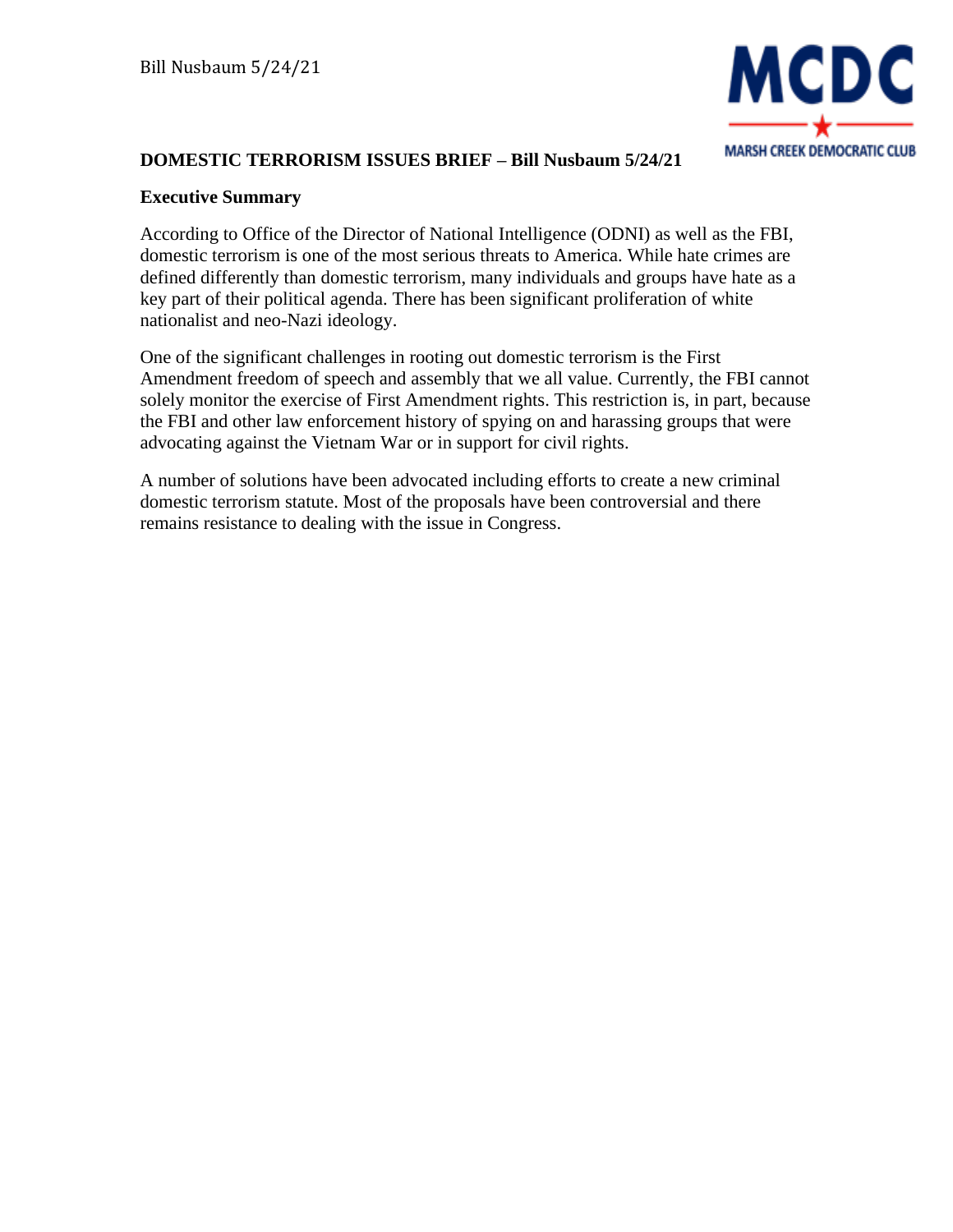# **Definitions**

Domestic terrorism is not a federal crime and the federal government does not have a single definition of it. There's also no federal list of domestic terrorist organizations, such as there is for foreign groups. However, commonly cited definitions say there needs to be a political or ideological motive.<sup>1</sup>

- The FBI defines domestic terrorism as "violent, criminal acts committed by individuals and/or groups to further ideological goals stemming from domestic influences, such as those of a political, religious, social, racial, or environmental nature." See 18 U.S.C. §2331(5)
- Title 22 of the U.S. Code defines terrorism as "premeditated, politically motivated violence perpetrated against noncombatant targets by subnational groups or clandestine agents."
- The 2001 Patriot Act defines domestic terrorism as "involving acts dangerous to human life that are a violation of the criminal laws of the United States or of any State appearing to be intended to intimidate or coerce a civilian population; to influence the policy of a government by intimidation or coercion; to affect the conduct of a government by mass destruction, assassination, or kidnapping; and occurring primarily within the territorial jurisdiction of the United States.

"Usually what identifies terrorism from a hate crime is that political motivation – a political message or goal that the actor had in that act," said Fait Muedini, an international studies professor at Butler University in Indianapolis. "The challenge is, it's tough to know ... unless they leave behind some sort of evidence."

A hate crime, by definition, includes a motivation rooted in bias, according to the Justice Department. Bias can be based on a victim's perceived or actual race, color, religion, national origin, sexual orientation, gender, gender identity or disability.

• The Justice Department adds: "Hate crimes have a devastating effect beyond the harm inflicted on any one victim. They reverberate through families, communities, and the entire nation, as others fear that they too could be threatened, attacked, or forced from their homes, because of what they look like, who they are, where they worship, whom they love, or whether they have a disability."

These crimes are usually violent and may also include threats of violence. The FBI notes hate crimes may be wholly or partially motivated by bias, but that hate alone without the addition of a criminal act is not illegal.

<sup>&</sup>lt;sup>1</sup> [https://www.usatoday.com/story/news/nation/2021/03/25/why-arent-more-mass](https://www.usatoday.com/story/news/nation/2021/03/25/why-arent-more-mass-shooters-charged-hate-crimes-terrorism/6980348002/)[shooters-charged-hate-crimes-terrorism/6980348002/](https://www.usatoday.com/story/news/nation/2021/03/25/why-arent-more-mass-shooters-charged-hate-crimes-terrorism/6980348002/)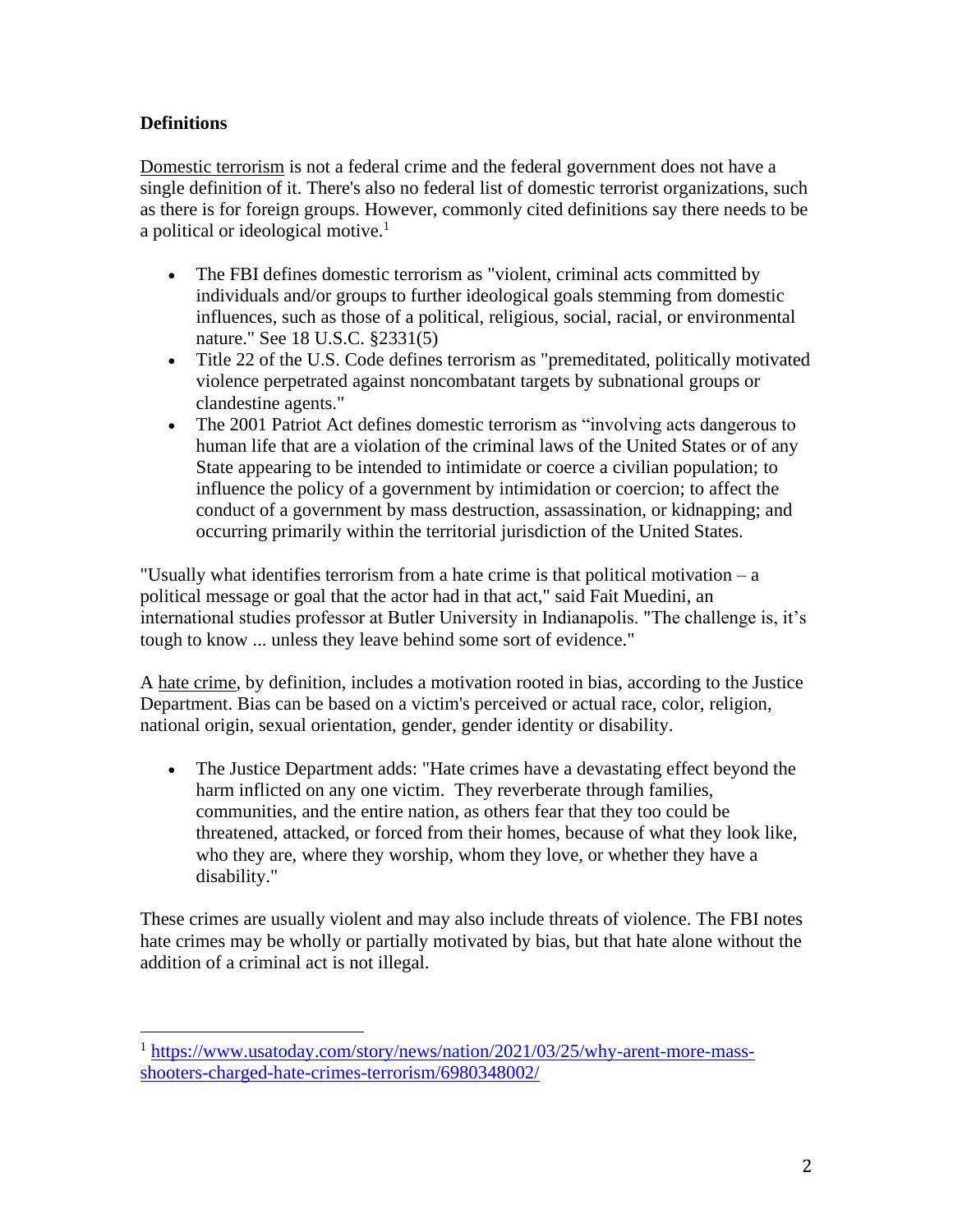The FBI safeguards against cases focused solely on constitutionally protected activities. All FBI investigations must be conducted for an authorized national security, criminal, or foreign intelligence collection purpose. Investigations may not solely monitor the exercise of First Amendment rights. Finally, the FBI conceptualizes domestic terrorism in terms of threats, not groups or ideas. In September 2020, FBI Director Wray stated in congressional testimony that "regardless of the specific ideology involved, the FBI requires that all domestic terrorism investigations be predicated based on activity intended to further a political or social goal, wholly or in part involving force, coercion, or violence, in violation of federal law."<sup>2</sup>

There is clearly a significant overlap between domestic terrorism and hate crimes.

### **The threat is real**

On March 1, 2021 the Office of the Director of National Intelligence (ODNI) issued a chilling unclassified threat assessment entitled "Domestic Violent Extremism Poses Heightened Threat in 2021." Referencing 18 U.S. Code 2331(5), the statement defines a domestic violent extremists (DVE) as "an individual based and operating primarily in the United States without direction or inspiration from a foreign terrorist group or other foreign power and who seeks to further political or social goals wholly or in part through unlawful acts of force or violence." The statement also identifies categories of DVEs:

- Racially or ethnically motivated violent extremists
- Animal Rights/Environmental violent extremists
- Abortion-Related violent extremists
- Anti-Government/Anti-Authority violent extremists including
	- o Militia violent extremists
	- o Anarchist violent extremists
	- o Sovereign Citizen violent extremists
- All Other Domestic Terrorism Threats

The ODNI assessment continues stating:

The IC [Intelligence Community] assesses racially or ethnically motivated violent extremists (RMVEs) and militia violent extremists (MVEs) present the most lethal DVE threats, with RMVEs most likely to conduct mass-casualty attacks against civilians and MVEs typically targeting law enforcement and government personnel and facilities. The IC assesses that the MVE threat increased last year

<sup>&</sup>lt;sup>2</sup> Congressional Research Jan.15,2021, "Sifting Domestic Terrorism from Hate Crime and Homegrown Violent Extremism"

[https://www.google.com/url?sa=t&rct=j&q=&esrc=s&source=web&cd=&cad=rja&uact=](https://www.google.com/url?sa=t&rct=j&q=&esrc=s&source=web&cd=&cad=rja&uact=8&ved=2ahUKEwi00d7ZrIHwAhUYZc0KHYlAAJ0QFjABegQIAhAD&url=https%3A%2F%2Fwww.everycrsreport.com%2Ffiles%2F2021-01-15_IN10299_572203b7de901830d66301cbd676c81a3cab67b9.pdf&usg=AOvVaw1N7LSkfwFkkwgv7GpLstCb) [8&ved=2ahUKEwi00d7ZrIHwAhUYZc0KHYlAAJ0QFjABegQIAhAD&url=https%3A](https://www.google.com/url?sa=t&rct=j&q=&esrc=s&source=web&cd=&cad=rja&uact=8&ved=2ahUKEwi00d7ZrIHwAhUYZc0KHYlAAJ0QFjABegQIAhAD&url=https%3A%2F%2Fwww.everycrsreport.com%2Ffiles%2F2021-01-15_IN10299_572203b7de901830d66301cbd676c81a3cab67b9.pdf&usg=AOvVaw1N7LSkfwFkkwgv7GpLstCb) [%2F%2Fwww.everycrsreport.com%2Ffiles%2F2021-01-](https://www.google.com/url?sa=t&rct=j&q=&esrc=s&source=web&cd=&cad=rja&uact=8&ved=2ahUKEwi00d7ZrIHwAhUYZc0KHYlAAJ0QFjABegQIAhAD&url=https%3A%2F%2Fwww.everycrsreport.com%2Ffiles%2F2021-01-15_IN10299_572203b7de901830d66301cbd676c81a3cab67b9.pdf&usg=AOvVaw1N7LSkfwFkkwgv7GpLstCb)

[<sup>15</sup>\\_IN10299\\_572203b7de901830d66301cbd676c81a3cab67b9.pdf&usg=AOvVaw1N7L](https://www.google.com/url?sa=t&rct=j&q=&esrc=s&source=web&cd=&cad=rja&uact=8&ved=2ahUKEwi00d7ZrIHwAhUYZc0KHYlAAJ0QFjABegQIAhAD&url=https%3A%2F%2Fwww.everycrsreport.com%2Ffiles%2F2021-01-15_IN10299_572203b7de901830d66301cbd676c81a3cab67b9.pdf&usg=AOvVaw1N7LSkfwFkkwgv7GpLstCb) [SkfwFkkwgv7GpLstCb](https://www.google.com/url?sa=t&rct=j&q=&esrc=s&source=web&cd=&cad=rja&uact=8&ved=2ahUKEwi00d7ZrIHwAhUYZc0KHYlAAJ0QFjABegQIAhAD&url=https%3A%2F%2Fwww.everycrsreport.com%2Ffiles%2F2021-01-15_IN10299_572203b7de901830d66301cbd676c81a3cab67b9.pdf&usg=AOvVaw1N7LSkfwFkkwgv7GpLstCb)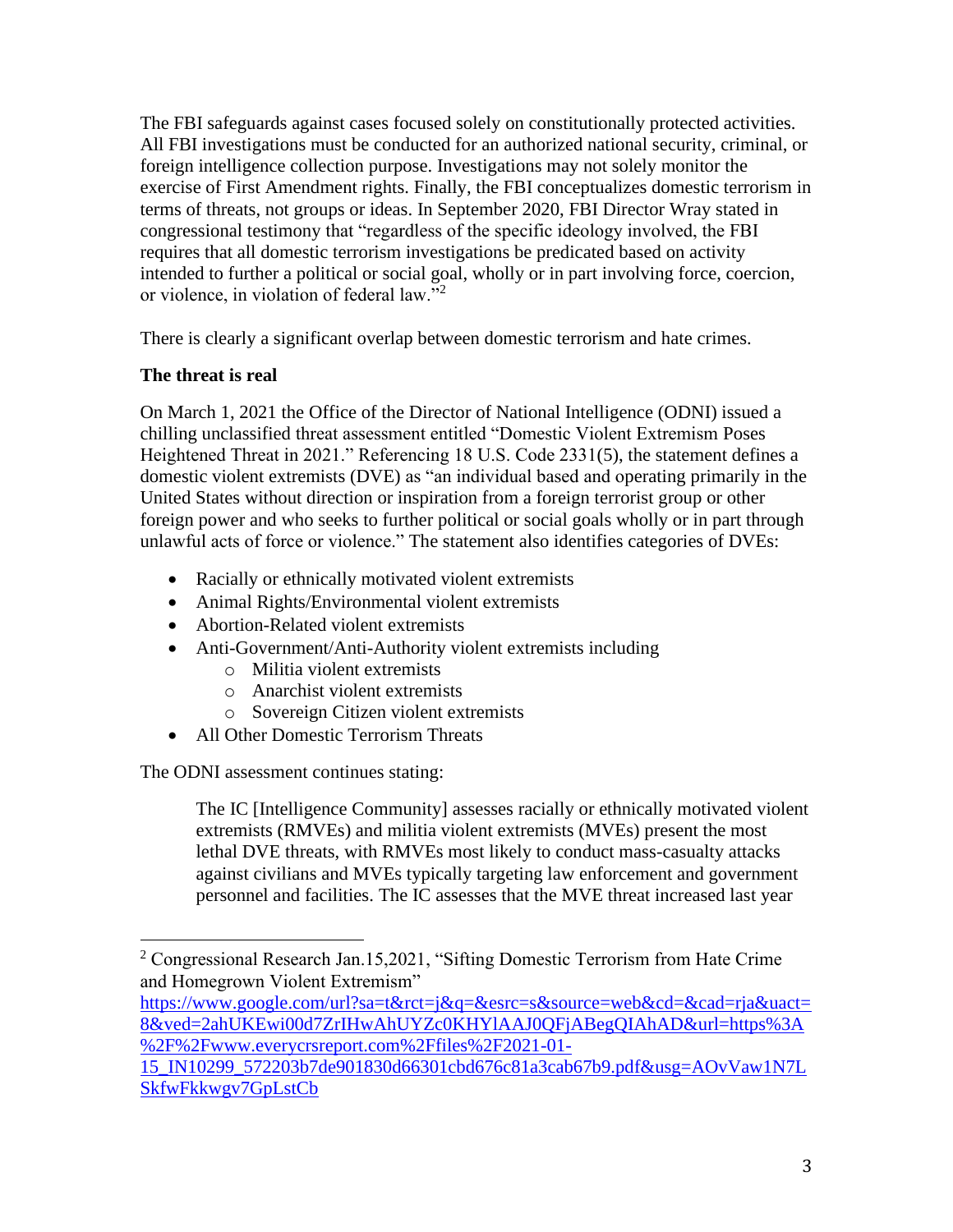and that it will almost certainly continue to be elevated throughout 2021 because of contentious sociopolitical factors that motivate MVEs to commit violence.

The IC assesses that US RMVEs who promote the superiority of the white race are the DVE actors with the most persistent and concerning transnational connections because individuals with similar ideological beliefs exist outside of the United States and these RMVEs frequently communicate with and seek to influence each other. We assess that a small number of US RMVEs have traveled abroad to network with like-minded individuals.

DVE lone offenders will continue to pose significant detection and disruption challenges because of their capacity for independent radicalization to violence, ability to mobilize discretely, and access to firearms.<sup>3</sup>

In 2020 the Southern Poverty Law Center (SPLC) tracked 838 hate groups across the U.S. Though numbers have dropped 11% overall, the SPLC are still recording historic highs. In 2015, the numbers jumped from 784 to 892, and they have remained well above 800 for the duration of the Trump presidency.

Many extremist ideologues are not formal members of any organization. Online platforms allow individuals to interact with hate and antigovernment groups such as QAnon, Boogaloo and the Proud Boys, without joining them, as well as to form connections and talk with likeminded people. And, despite the lack of formal affiliation, these individuals still take real-world actions. The U.S. Capitol insurrection exemplifies this. Most of the people storming the Capitol building may not be card-carrying members of a hate or antigovernment group, but they harbor extremist beliefs.

The Ku Klux Klan continued its collapse, with only 25 active chapters in 2020.

White nationalist group numbers also dipped by 27, a change that does not signal a trend toward less white nationalist organizing. Both white nationalist groups and neo-Nazi groups are becoming more diffuse and difficult to track and quantify as they proliferate online and communicate on encrypted platforms.

Anti-immigrant, anti-Muslim and anti-LGBTQ hate groups, which are typically more successful at laundering their ideas into mainstream political discourse, saw their numbers remain largely stable, though their in-person organizing was curtailed due to the COVID-19 pandemic. The number of anti-Muslim hate groups dropped by 12, from 84 last year to 72 this year.

<sup>&</sup>lt;sup>3</sup>[https://www.dni.gov/files/ODNI/documents/assessments/UnclassSummaryofDVEAssess](https://www.dni.gov/files/ODNI/documents/assessments/UnclassSummaryofDVEAssessment-17MAR21.pdf) [ment-17MAR21.pdf](https://www.dni.gov/files/ODNI/documents/assessments/UnclassSummaryofDVEAssessment-17MAR21.pdf)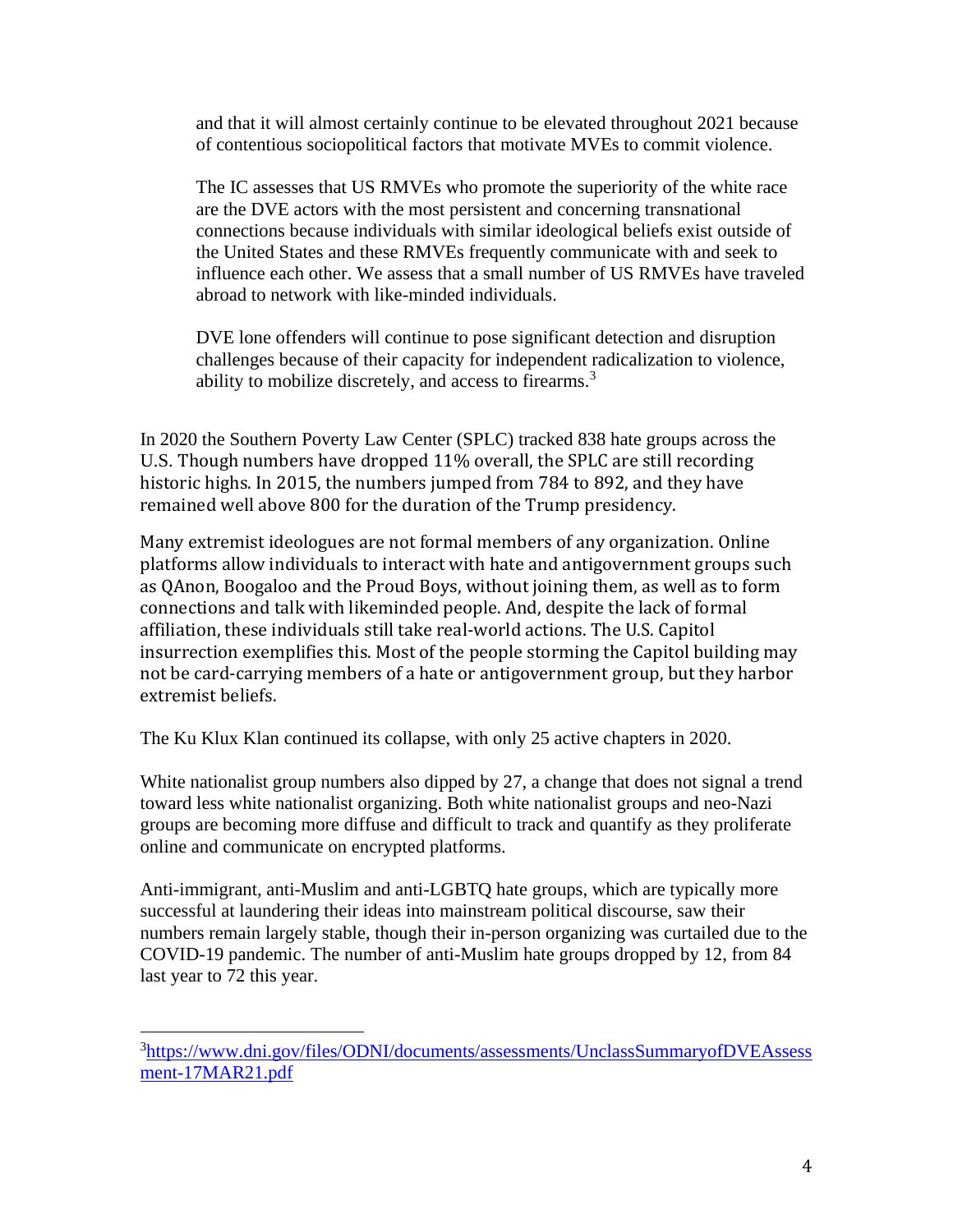The SPLC points out that the number of hate groups is merely one metric for measuring "the level of hate and racism in America." For example, the SPLC found in an August poll that 29% of Americans personally know someone who believes "white people are the superior race." It also reported nearly 4,900 incidents of "extremist flyers" in 2020.<sup>4</sup>

The Chicago Project on Security and Threats (CPOST), working with court records, has analyzed the demographics and home county characteristics of the 377 Americans, from 250 counties in 44 states, arrested or charged in the Capitol attack of January 6, 2021. In the CPOST report, "Understanding American Domestic Terrorism" (a summary of which appeared in an Oped in the Washington Post April 6, 2021), it was found that:

Those involved are, by and large, older and more professional than right-wing protesters we have surveyed in the past. They typically have no ties to existing right-wing groups. But like earlier protesters, they are 95 percent White and 85 percent male, and many live near and among Biden supporters in blue and purple counties.

The charges have, so far, been generally in proportion to state and county populations as a whole. Only Kentucky, Maryland, Missouri and Montana appear to have sent more protesters to D.C. suspected of crimes than their populations would suggest.

Nor were these insurrectionists typically from deep-red counties. Some 52 percent are from blue counties that Biden comfortably won. But by far the most interesting characteristic common to the insurrectionists' backgrounds has to do with changes in their local demographics: Counties with the most significant declines in the non-Hispanic White population are the most likely to produce insurrectionists who now face charges. Put another way, the people alleged by authorities to have taken the law into their hands on Jan. 6 typically hail from places where non-White populations are growing fastest.<sup>5</sup>

Part of the challenge in combatting DVEs is the "exposing and dismantling the engines of entrenched, systemic white supremacy that have always threatened inclusive democracy in the U.S."

For example, an SPLC poll conducted in August 2020<sup>6</sup> found that 65% of respondents believe racism exists and is harmful, but 49% believe that people of color are more likely to be poor because of a lack of work ethic.

<sup>&</sup>lt;sup>4</sup> <https://www.splcenter.org/news/2021/02/01/year-hate-2020>

<sup>&</sup>lt;sup>5</sup> [https://www.washingtonpost.com/opinions/2021/04/06/capitol-insurrection-arrests](https://www.washingtonpost.com/opinions/2021/04/06/capitol-insurrection-arrests-cpost-analysis/)[cpost-analysis/.](https://www.washingtonpost.com/opinions/2021/04/06/capitol-insurrection-arrests-cpost-analysis/)

[https://cpost.uchicago.edu/research/domestic\\_extremism/](https://cpost.uchicago.edu/research/domestic_extremism/)

<sup>&</sup>lt;sup>6</sup> <https://www.splcenter.org/year-hate-and-extremism-2020>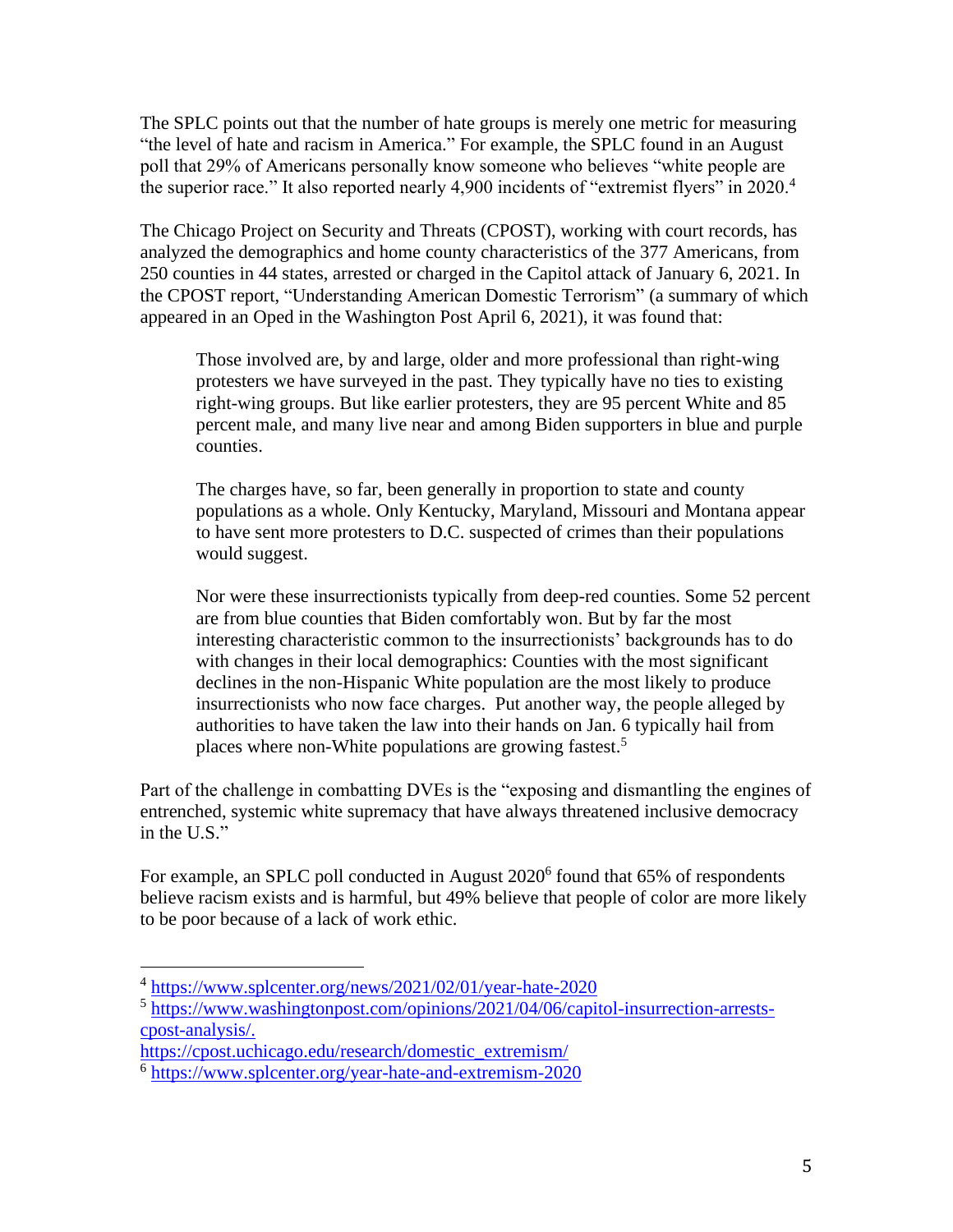The findings were similarly disturbing around gaps in health outcomes; only 38% of respondents believed that systemic racism played a role, even as COVID-19 ravaged communities of color.

Despite some high-profile support for Black Lives Matter protests this summer, the poll showed that 51% of Americans thought the looting that occurred in several cities was a bigger problem than police violence against Black people, and 51% thought that the protests were not justified because the problem with police violence was isolated to a few bad apples.

### **Possible Solutions**

There have been many ideas floated for combatting domestic terrorism. Many believe that enacting sweeping federal "domestic terrorism" legislation is critical. One fundamental problem is that while federal statutes provide a definition of domestic terrorism, there is not a specific law outlawing it.

The reasons date to 1975, when an inquiry by the Church Committee of the U.S. Senate documented that the FBI had abused its powers by engaging in a pattern of spying on American citizens in groups ranging from the Black Panthers to the Ku Klux Klan. The government placed strict limits on the ability of the FBI and other agencies to infiltrate and track such organizations, with new laws and rules establishing more rigorous requirements for surveillance on Americans than foreigners. Today, FBI counterterrorism officials make a point of saying they target individuals rather than groups, and violent acts rather than ideologies.

Although federal law punishes terror attacks in certain circumstances such as the use of explosives, it does not attach penalties to the crime of domestic terrorism. Authorities rarely file charges of domestic terrorism against suspected American extremists, resorting instead to prosecutions for hate crimes, illegal gun possession and other federal or state violations. Federal agents often cannot use laws that are applicable to international cases, in which charges of material support of terrorism can bring a sentence of 15 years in prison for the simple act of providing a phone card to a suspect linked to a foreign group. Civil liberties protections for Americans make it harder for investigators to persuade judges to authorize wiretaps and other forms of surveillance. Unlike al-Qaida, ISIS and other officially designated foreign terror organizations, U.S. groups such as the KKK are legal, and extremists cannot be prosecuted simply for belonging to or assisting them.<sup>7</sup>

Thus one of the key issues regarding domestic terrorism legislation is how to achieve a balance between prosecuting domestic terrorism offenses and the First Amendment freedoms of speech, assembly and privacy. These concerns are on both sides of the

<sup>7</sup> [https://www.propublica.org/article/domestic-terrorism-a-more-urgent-threat-but](https://www.propublica.org/article/domestic-terrorism-a-more-urgent-threat-but-weaker-laws)[weaker-laws](https://www.propublica.org/article/domestic-terrorism-a-more-urgent-threat-but-weaker-laws)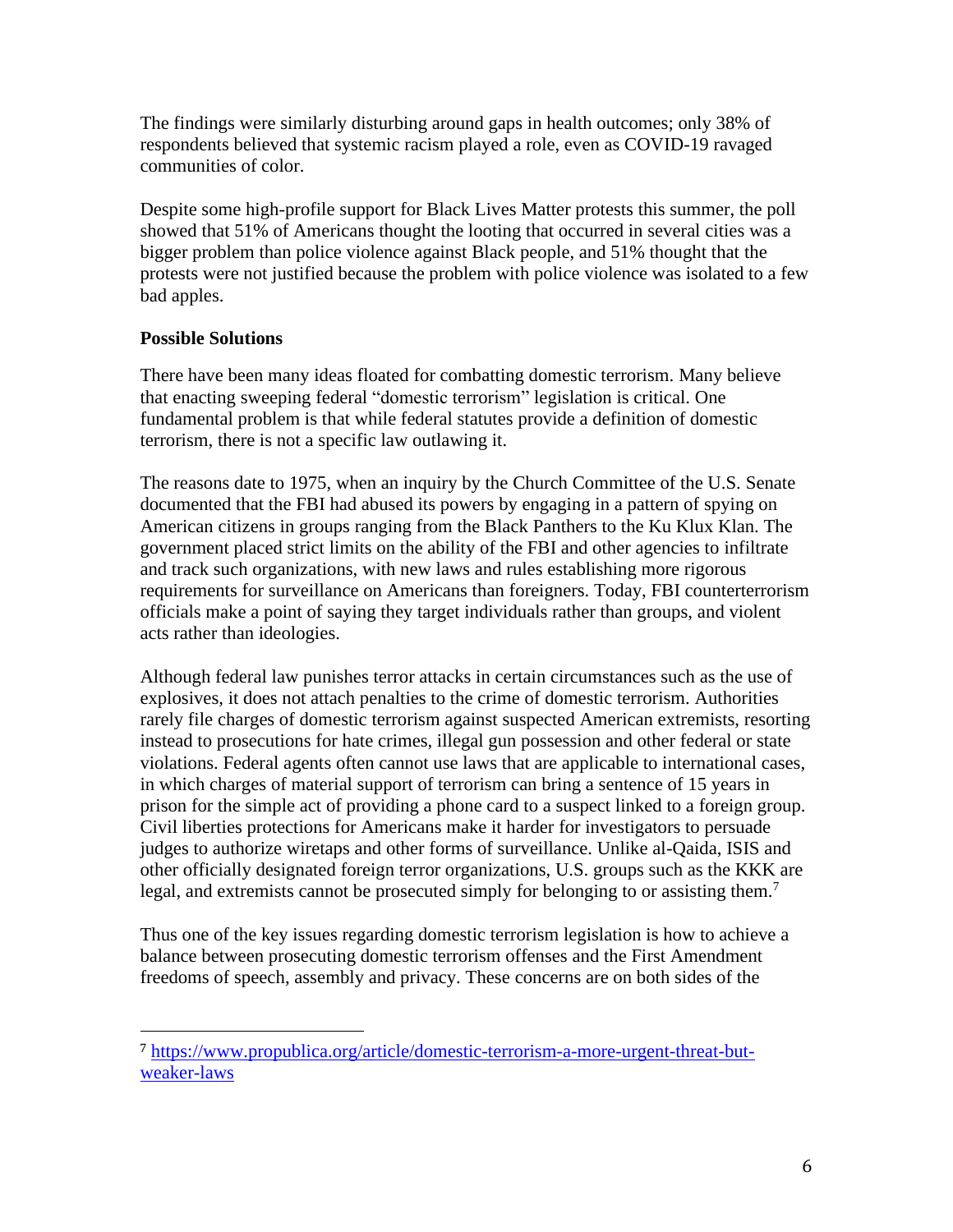political divide. For example both the SPLC and the ACLU oppose enacting a new criminal domestic terrorism law.

The SPLC's Recommendations to combat extremist groups:

- Enact the Domestic Terrorism Prevention Act, which would establish offices within the Department of Homeland Security (DHS), the Department of Justice, and the FBI to monitor, investigate and prosecute cases of domestic terrorism – and require these offices to regularly report to Congress. Passed overwhelmingly by the House of Representatives last September, this legislation would also provide resources to strengthen partnerships with state and local law enforcement authorities to confront far-right extremism and create an interagency task force to explore white supremacist activities within the U.S. armed forces and federal law enforcement.
- Improve federal hate crime data collection, training, and prevention. Data drives policy. The FBI's annual Hate Crime Statistics Act (HCSA) report is the best national snapshot of hate violence in America, but data received from the 18,000 federal, state, local, and tribal law enforcement agencies is vastly underreported – in part because reporting is not mandatory. In 2019 (the most recent report), 86% of police agencies either affirmatively reported that they had zero hate crimes, or they did not report any data to the FBI at all.
- As we work to build support for mandatory hate crime reporting to the FBI, Congress should enact the Khalid Jabara and Heather Heyer National Opposition to Hate, Assault, and Threats to Equality Act of 2019 (NO HATE Act), which would authorize incentive grants to spark improved local and state hate crime training and data collection initiatives, as well as state-based hotlines to connect victims with support services.
- The law is a blunt instrument to address violent hate and extremism it is much better to prevent these criminal acts in the first place. Congress should shift funding away from punishment models and toward the prevention of violent extremism. It should focus on programs that build resilient communities and empower adults — including parents, teachers, caregivers, counselors, therapists, faith leaders, and coaches — to help steer young people away from dangerous ideas. These programs are better housed in the Department of Education and Department of Health and Human Services than DHS or other national security agencies.
- Reject efforts to create a new criminal domestic terrorism statute or the creation of a listing of designated domestic terrorist organizations. A new federal domestic terrorism statute or list would adversely impact civil liberties and could be used to expand racial profiling or be wielded to surveil and investigate communities of color and political opponents in the name of national security.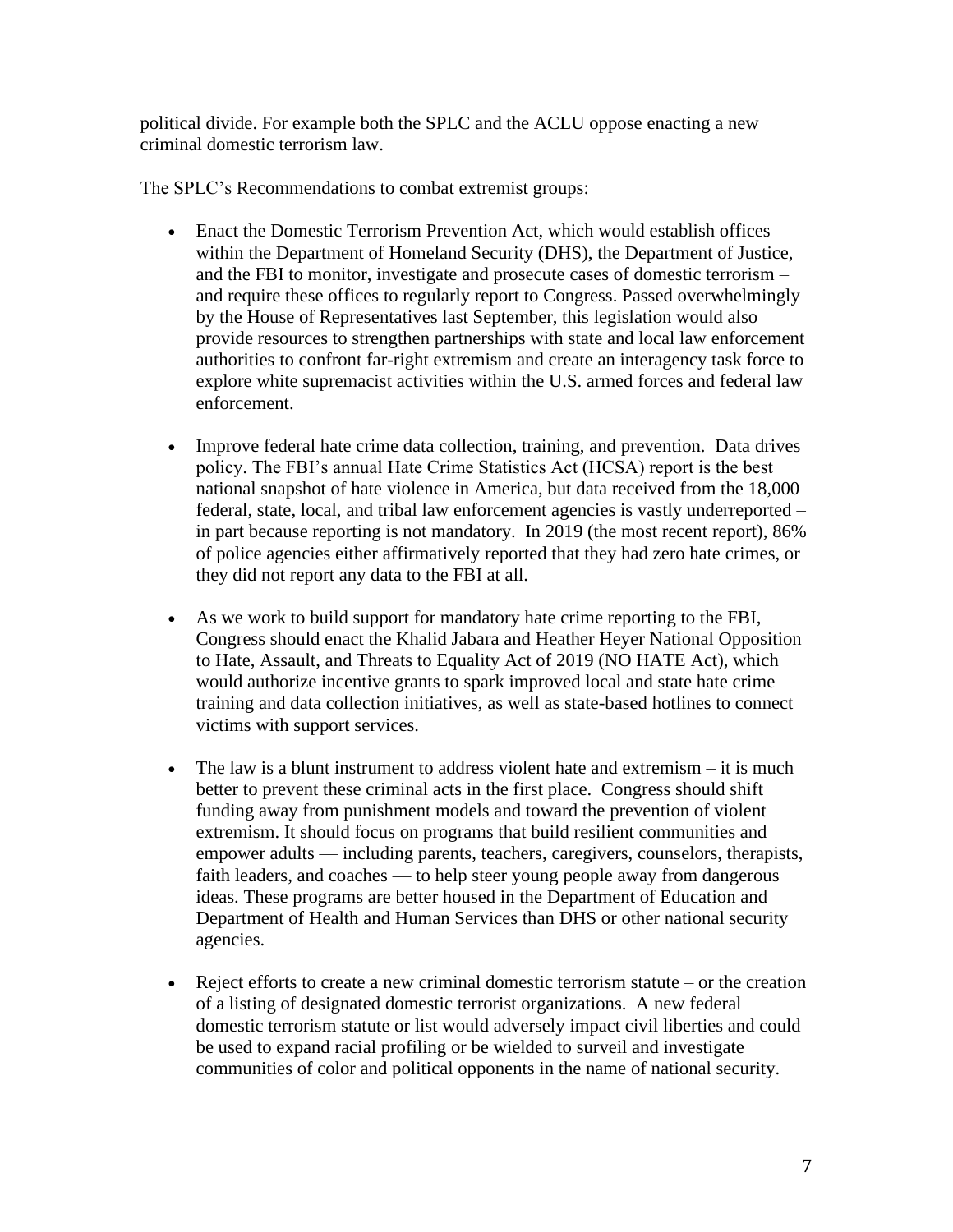In addition, there are many calling for efforts to attack the underlying root cause of domestic terrorism – systemic racism. SPLC recommendations include:

- Establish a national truth, racial healing and transformation commission to examine the history of white supremacy and structural racism in the United States. This long-overdue truth and reconciliation commission would help the United States reckon with the injustices our country has committed and help spark a movement to eliminate racial discrimination.
- Prohibit racial, ethnic and religious profiling in federal, state and local law enforcement. Black, Latinx, Muslim and Indigenous people are subject to discriminatory policing, including increased surveillance, more harsh criminal sentences and disproportionately high rates of being killed by police.

#### **Sources**

[https://www.washingtonpost.com/opinions/2021/04/06/capitol-insurrection-arrests-cpost](https://www.washingtonpost.com/opinions/2021/04/06/capitol-insurrection-arrests-cpost-analysis/)[analysis/](https://www.washingtonpost.com/opinions/2021/04/06/capitol-insurrection-arrests-cpost-analysis/)

[https://cpost.uchicago.edu/research/domestic\\_extremism/](https://cpost.uchicago.edu/research/domestic_extremism/)

<https://www.adl.org/>

<https://www.csusb.edu/hate-and-extremism-center>

[https://www.usatoday.com/story/news/politics/2021/03/18/hate-crime-attacks-georgia](https://www.usatoday.com/story/news/politics/2021/03/18/hate-crime-attacks-georgia-raise-motive-bias-questions/4739328001/)[raise-motive-bias-questions/4739328001/](https://www.usatoday.com/story/news/politics/2021/03/18/hate-crime-attacks-georgia-raise-motive-bias-questions/4739328001/)

[https://www.splcenter.org/?gclid=Cj0KCQjw6SDBhCMARIsAGbI7UjMaR0qnJ6OAyyu](https://www.splcenter.org/?gclid=Cj0KCQjw6-SDBhCMARIsAGbI7UjMaR0qnJ6OAyyuImCS3MD-mBYesdmgs3SuSM5ZuTE8HnXinBvNVp8aAtQ3EALw_wcB) [ImCS3MD-mBYesdmgs3SuSM5ZuTE8HnXinBvNVp8aAtQ3EALw\\_wcB](https://www.splcenter.org/?gclid=Cj0KCQjw6-SDBhCMARIsAGbI7UjMaR0qnJ6OAyyuImCS3MD-mBYesdmgs3SuSM5ZuTE8HnXinBvNVp8aAtQ3EALw_wcB)

<https://www.splcenter.org/year-hate-and-extremism-2020>

<https://www.splcenter.org/news/2021/02/01/year-hate-2020>

Congressional Research Service Jan.15, 2021, "Sifting Domestic Terrorism from Hate Crime and Homegrown Violent Extremism"

[https://www.google.com/url?sa=t&rct=j&q=&esrc=s&source=web&cd=&cad=rja&u](https://www.google.com/url?sa=t&rct=j&q=&esrc=s&source=web&cd=&cad=rja&uact=8&ved=2ahUKEwi00d7ZrIHwAhUYZc0KHYlAAJ0QFjABegQIAhAD&url=https%3A%2F%2Fwww.everycrsreport.com%2Ffiles%2F2021-01-15_IN10299_572203b7de901830d66301cbd676c81a3cab67b9.pdf&usg=AOvVaw1N7LSkfwFkkwgv7GpLstCb) [act=8&ved=2ahUKEwi00d7ZrIHwAhUYZc0KHYlAAJ0QFjABegQIAhAD&url=https%](https://www.google.com/url?sa=t&rct=j&q=&esrc=s&source=web&cd=&cad=rja&uact=8&ved=2ahUKEwi00d7ZrIHwAhUYZc0KHYlAAJ0QFjABegQIAhAD&url=https%3A%2F%2Fwww.everycrsreport.com%2Ffiles%2F2021-01-15_IN10299_572203b7de901830d66301cbd676c81a3cab67b9.pdf&usg=AOvVaw1N7LSkfwFkkwgv7GpLstCb) [3A%2F%2Fwww.everycrsreport.com%2Ffiles%2F2021-01-](https://www.google.com/url?sa=t&rct=j&q=&esrc=s&source=web&cd=&cad=rja&uact=8&ved=2ahUKEwi00d7ZrIHwAhUYZc0KHYlAAJ0QFjABegQIAhAD&url=https%3A%2F%2Fwww.everycrsreport.com%2Ffiles%2F2021-01-15_IN10299_572203b7de901830d66301cbd676c81a3cab67b9.pdf&usg=AOvVaw1N7LSkfwFkkwgv7GpLstCb)

[15\\_IN10299\\_572203b7de901830d66301cbd676c81a3cab67b9.pdf&usg=AOvVaw1](https://www.google.com/url?sa=t&rct=j&q=&esrc=s&source=web&cd=&cad=rja&uact=8&ved=2ahUKEwi00d7ZrIHwAhUYZc0KHYlAAJ0QFjABegQIAhAD&url=https%3A%2F%2Fwww.everycrsreport.com%2Ffiles%2F2021-01-15_IN10299_572203b7de901830d66301cbd676c81a3cab67b9.pdf&usg=AOvVaw1N7LSkfwFkkwgv7GpLstCb) [N7LSkfwFkkwgv7GpLstCb](https://www.google.com/url?sa=t&rct=j&q=&esrc=s&source=web&cd=&cad=rja&uact=8&ved=2ahUKEwi00d7ZrIHwAhUYZc0KHYlAAJ0QFjABegQIAhAD&url=https%3A%2F%2Fwww.everycrsreport.com%2Ffiles%2F2021-01-15_IN10299_572203b7de901830d66301cbd676c81a3cab67b9.pdf&usg=AOvVaw1N7LSkfwFkkwgv7GpLstCb)

<https://scholars.org/contribution/another-big-terrorism-bill-not-answer>

[https://www.propublica.org/article/domestic-terrorism-a-more-urgent-threat-but-weaker](https://www.propublica.org/article/domestic-terrorism-a-more-urgent-threat-but-weaker-laws)[laws](https://www.propublica.org/article/domestic-terrorism-a-more-urgent-threat-but-weaker-laws)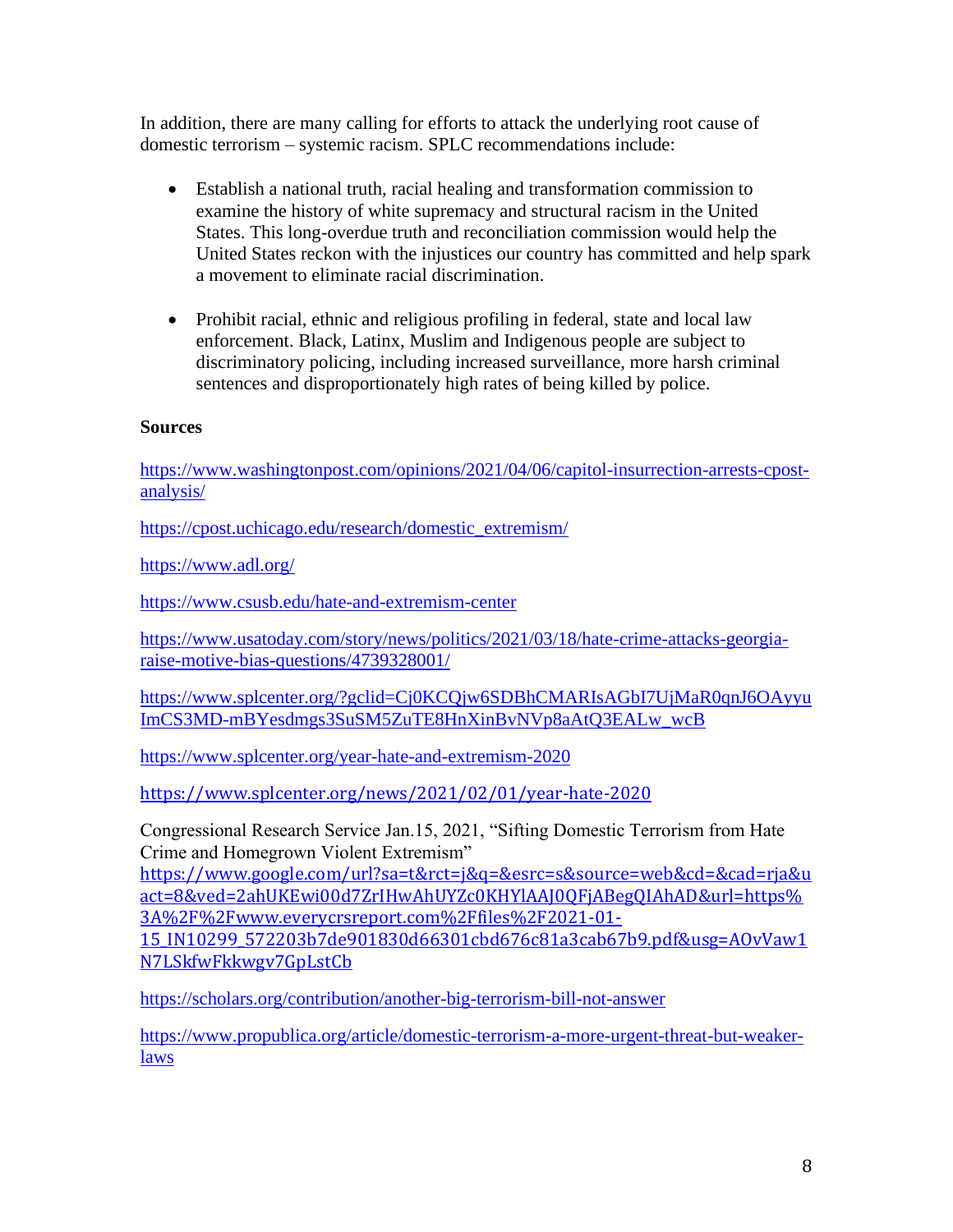#### **Extremist Groups in the U.S. – Susan Burleson**

Readers: *To prevent more damage to our democracy and reduce the threat of Domestic Terrorism, we should all learn more about extremist groups in the U.S. As reported across the news media channels and many veteran experts on American history, which include Pulitzer prize journalist, Ron Suskind, have talked about the insurrection on Wednesday, Jan 6, 2021 as an example of what can happen in our country if we are not more vigilant and better informed about Domestic Terrorism and Role of Extremist Groups.* 

#### **Anarchist Extremists**

What They Believe: Anarchist extremists believe that society should have no government, laws, or police, and they are loosely organized, with no central leadership. Violent anarchist extremists believe that such a society can only be created through force.

Who or What They Target: Violent anarchist extremists usually target symbols of capitalism they believe to be the cause of all problems in society—such as large corporations, government organizations, and police agencies. They damage property, cause riots, and set off firebombs. In some cases, they have injured police officers.

#### **Abortion Extremists**

What They Believe: Some abortion extremists believe that violence and bloodshed are justified to support their different beliefs on abortion. These violent extremists have turned to murder, bombings, assault, vandalism, kidnapping, and arson. They have also made death threats and sent hate mail and suspicious packages.

Who or What They Target: Violent anti-abortion extremists have targeted women's reproductive clinics and the health care professionals and staff who work in these facilities, including doctors, nurses, receptionists, and even security guards. In one case in 2009, for example, a Kansas doctor who performed abortion services was shot and killed in his local church by an anti-abortion extremist. Those who use violence to defend abortion rights have murdered, threatened, and attacked those who oppose abortion.

#### **Militia Extremists**

What They Believe: A militia is a group of citizens who come together to protect the country, usually during an emergency. Some militia extremists, however, seek to violently attack or overthrow the U.S. government. Often calling themselves "patriots," they believe the government has become corrupt, has overstepped its constitutional limits, or has not been able to protect the country against global dangers.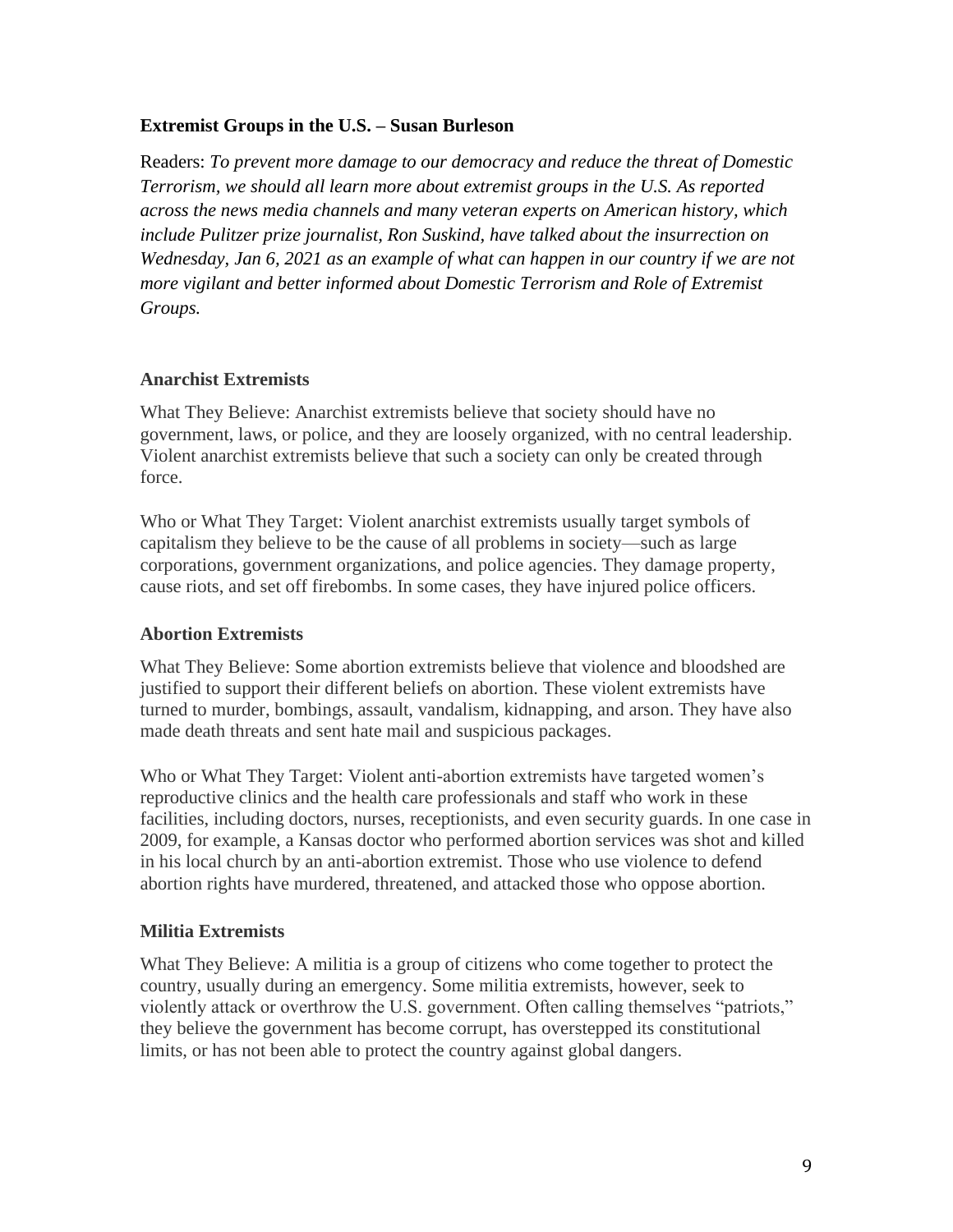Who or What They Target: Violent militia extremists mainly target those they believe could violate their constitutional rights, such as police officers and judges. In one 2010 case, a Michigan militia group planned to kill a police officer and later attack the parade of cars in the funeral, hoping to start a large battle. The FBI and its partners stopped them from carrying out their plan.

# **White Supremacy Extremists**

What They Believe: White supremacy extremists are motivated by a hatred of other races and religions. Some try to achieve their political and social goals through violence. These violent extremists often wrongly believe that the U.S. government is hurting the country or secretly planning to destroy it.

Who or What They Target: White supremacy violent extremists target the federal government and racial, ethnic, and religious minorities. Their methods have included murder, threats, and bombings. As just one example, white supremacists attacked a pair of Middle Eastern men on New Year's Eve in 2011, punching one victim in the face and head.

# **Names of Extremist Groups/Movements in U.S. (2020)**

Here are five extremist groups or movements to be worried about in the months to come.

### **1. The Boogaloo Bois**

The Boogaloo movement has been calling for a [civil war](https://www.nbcnews.com/tech/social-media/what-boogaloo-how-online-calls-violent-uprising-are-getting-organized-n1138461) as well as a race war and seeks the violent overthrow of the U.S. government. Boogaloo members also openly advocate killing police officers. In Northern California, [Boogaloo supporter Steven Carrillo](https://abc7news.com/steven-carrillo-santa-cruz-boogaloo-pat-underwood-oakland-federal-officer/6317728/) was arrested in connection with an armed attack on a federal courthouse in Oakland on May 29, 2020. That attack left a security officer from the Federal Protective Service dead.

In both the white-power and anti-government "communities, 'boogaloo' was frequently associated with racist violence and, in many cases, was an explicit call for race war," according to the Southern Poverty Law Center. "Today the term is regularly deployed by white nationalists and neo-Nazis who want to see society descend into chaos so that they can come to power and build a new fascist state."

# **2. QAnon**

The [QAnon movement](https://www.npr.org/2020/10/02/919123199/house-votes-to-condemn-qanon-conspiracy-movement) has been identified by the FBI as a possible source of domestic terrorism, and its sympathizers have been making their way to the U.S. House of Representatives. In Georgia, QAnon supporter [Marjorie Taylor Greene](https://www.alternet.org/2020/08/how-a-qanon-conspiracy-theorist-won-a-georgia-gop-congressional-primary-battle-with-the-help-of-mark-meadows-and-jim-jordan/) won the general election in November. According to the QAnon conspiracy theory, the U.S. government has been infiltrated by an international ring of pedophiles and Satanists, and Trump was put in power to combat the ring. According to QAnon, an anonymous figure named Q is giving them updates on Trump's battle.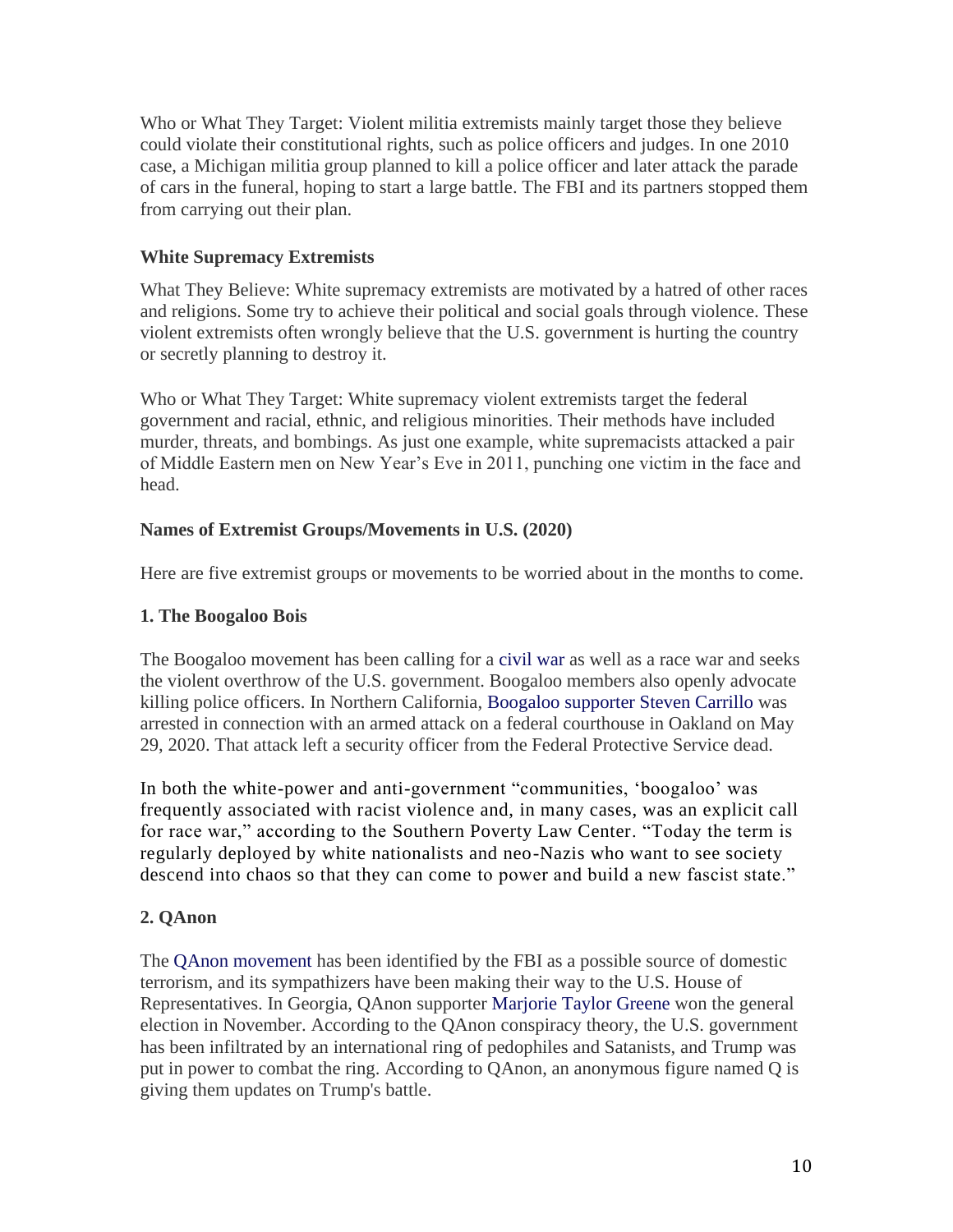As ludicrous as QAnon's beliefs are, supporters take them quite seriously. With Trump election loss to former Vice President Joe Biden, the QAnon members are likely to feel a sense of desperation that could make them even more dangerous and unhinged.

# **3. The Proud Boys**

The Proud Boys are a far-righta group of self-described "western chauvinists" who openly advocate violence and have been carrying out violent attacks against members of Black Lives Matter at anti-racism demonstrations. After Trump's endorsement his debate with Biden on September 29, 2020, members of the Proud Boys expressed their [feelings](https://www.alternet.org/2020/09/the-proud-boys-are-celebrating-trumps-frightening-expression-of-solidarity-with-the-violent-far-right-group-report/)  [of empowerment](https://www.alternet.org/2020/09/the-proud-boys-are-celebrating-trumps-frightening-expression-of-solidarity-with-the-violent-far-right-group-report/) and declared that they were ready to carry out acts of violence on the president's behalf.

Proud Boys organizer Joe Biggs, following that debate, posted, "Trump basically said to go f\*\*\* them up! This makes me so happy." By "them," Biggs was referring to Antifa. And Biggs also posted, "President Trump told the proud boys to stand by because someone needs to deal with ANTIFA...well sir! we're ready!!"

# **4. The Three Percenters movement**

The Three Percenters aren't one specific group, but rather, a movement of far-right militias. Three Percenters are well-armed and engage in military-like training, and they have made it clear that they are fully prepared for armed struggle. According to the Southern Poverty Law Center, "Percenterism is one of three core components within the anti-government militia movement, along with the Oath Keepers and traditional militia groups. The reference to '3 Percent' stems from the dubious historical claim that only 3% of American colonists fought against the British during the War of Independence.

# **5. The Wolverine Watchmen**

The [Wolverine Watchmen](https://www.thedailybeast.com/what-we-know-about-wolverine-watchmen-accused-of-terror-kidnap-plot-against-michigan-gov-gretchen-whitmer) are among the many militia groups that believe that liberals and progressives and anti-Trump conservatives do not hold power legitimately and that it is their duty to wage armed struggle against their enemies. According to the FBI, the Wolverine Watchmen believed that Michigan Gov. Gretchen Whitmer had violated the U.S. Constitution by promoting social distancing restrictions in Michigan in response to the coronavirus pandemic — and after kidnapping her and putting her on "trial" for treason, they would execute her if found guilty. But the group's activities, the FBI said, went way beyond their alleged plot to kidnap Whitmer: they also hoped to kidnap other officials in Michigan, overthrow the state government and ignite a civil war. Some of the [Wolverine Watchmen](https://www.thedailybeast.com/what-we-know-about-wolverine-watchmen-accused-of-terror-kidnap-plot-against-michigan-gov-gretchen-whitmer) are also [supporters of the Boogaloo movement.](https://www.nbcnews.com/tech/tech-news/whitmer-conspiracy-allegations-tied-boogaloo-movement-n1242670)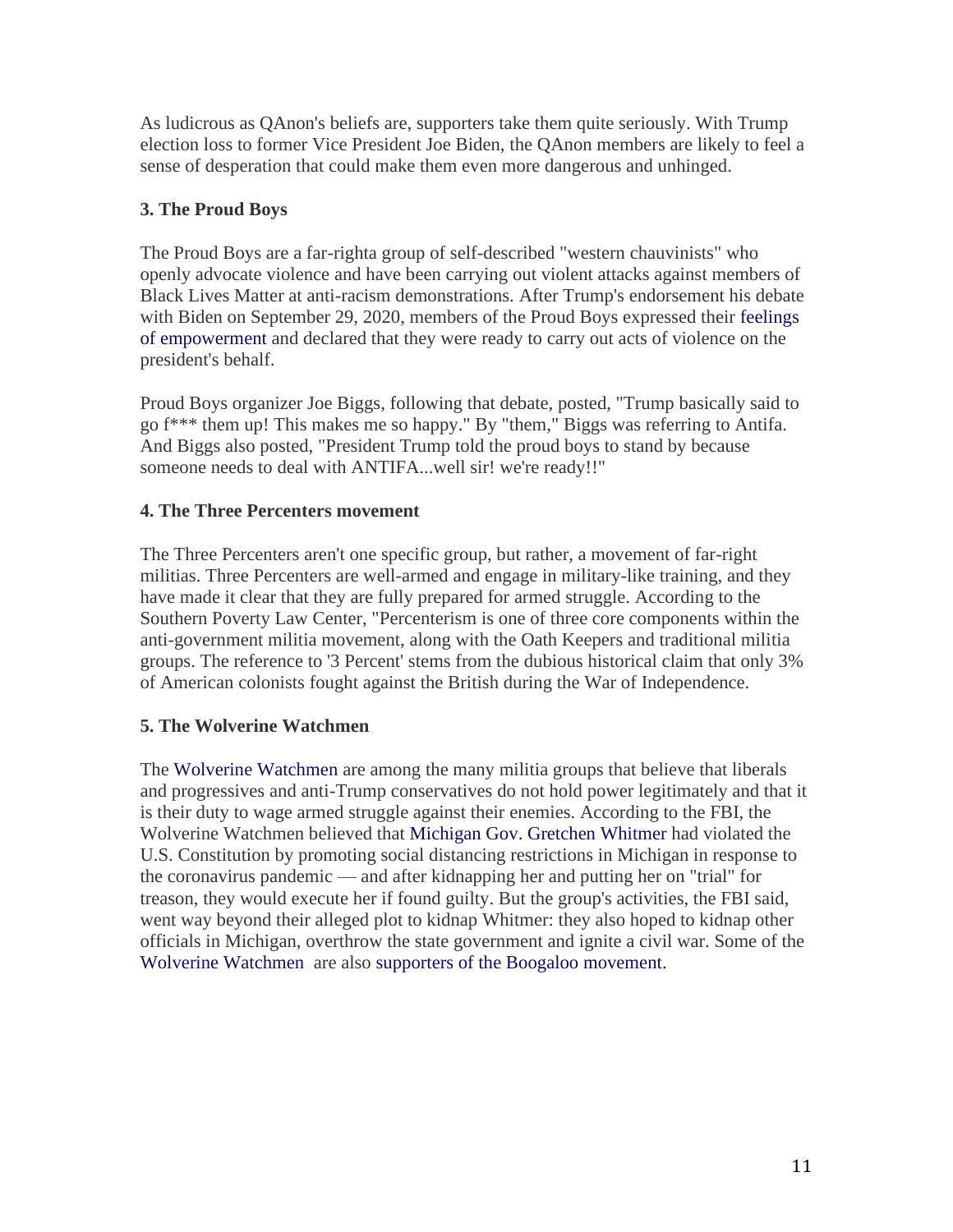# **Other extremist groups in U.S.**

# **Neo-Nazi**

Neo-Nazi groups share a hatred for Jews and a love for Adolf Hitler and Nazi Germany. While they also hate other minorities, gays and lesbians and even sometimes Christians, they perceive "the Jew" as their cardinal enemy.

While some neo-Nazi groups emphasize simple hatred, others are more focused on the revolutionary creation of a fascist political state. Nazism, of course, has roots in Europe, and links between American and European neo-Nazis are strong and growing stronger. American neo-Nazi groups, protected by the First Amendment, often publish material and host Internet sites that are aimed at European audiences -- materials that would be illegal under European anti-racism laws. Similarly, many European groups put up their Internet sites on American servers to avoid prosecution under the laws of their native countries.

At the Capitol insurrection people were seen wearing T-shirts with logo "6MNE". The meaning, "6 million not enough" – referring to Hitler's holocaust. A pro-Trump rioter who broke into the U.S. Capitol was wearing a "Camp Auschwitz" shirt.

### **Antifa**

Antifa is short for anti-fascists, against fascism. In the United States most people say *antee-fa*. In the Uk, it's sometimes referred to as *anti-fa.*

Fascism, political ideology and mass movement that dominated central, southern, and eastern Europe between 1919 and 1945 and was characterized by extreme militant nationalism, hatred of communism and socialism, contempt for democracy, and belief in natural social hierarchy and the rule of elites. The antifa movement in the United States is a militant, left-wing, anti-fascist activist movement.

Antifa groups are opposed to neo-Nazis, Neo-fascism, white supremacists and racism, and are often seen as having anti-government tendencies. The movement is known for traditional forms of protest such as rallies, but are not opposed to violence. It is highly decentralized and comprises an array of autonomous groups that aim to achieve their objectives through the use of both nonviolent and violent direct action rather than through policy reform.

# **Oath Keepers**

An American far-right anti-government militia organization composed of current and former military, police, and [first responders](https://en.wikipedia.org/wiki/First_responder) who pledge to fulfill the oath that all military and police take in order to "defend the Constitution against all enemies, foreign and domestic". It encourages its members to not obey orders that they believe would violate the [United States Constitution.](https://en.wikipedia.org/wiki/United_States_Constitution) The organization claims a membership of 35,000 as of 2016, though the Anti-Defamation League (ADL) has estimated its membership at several thousand.